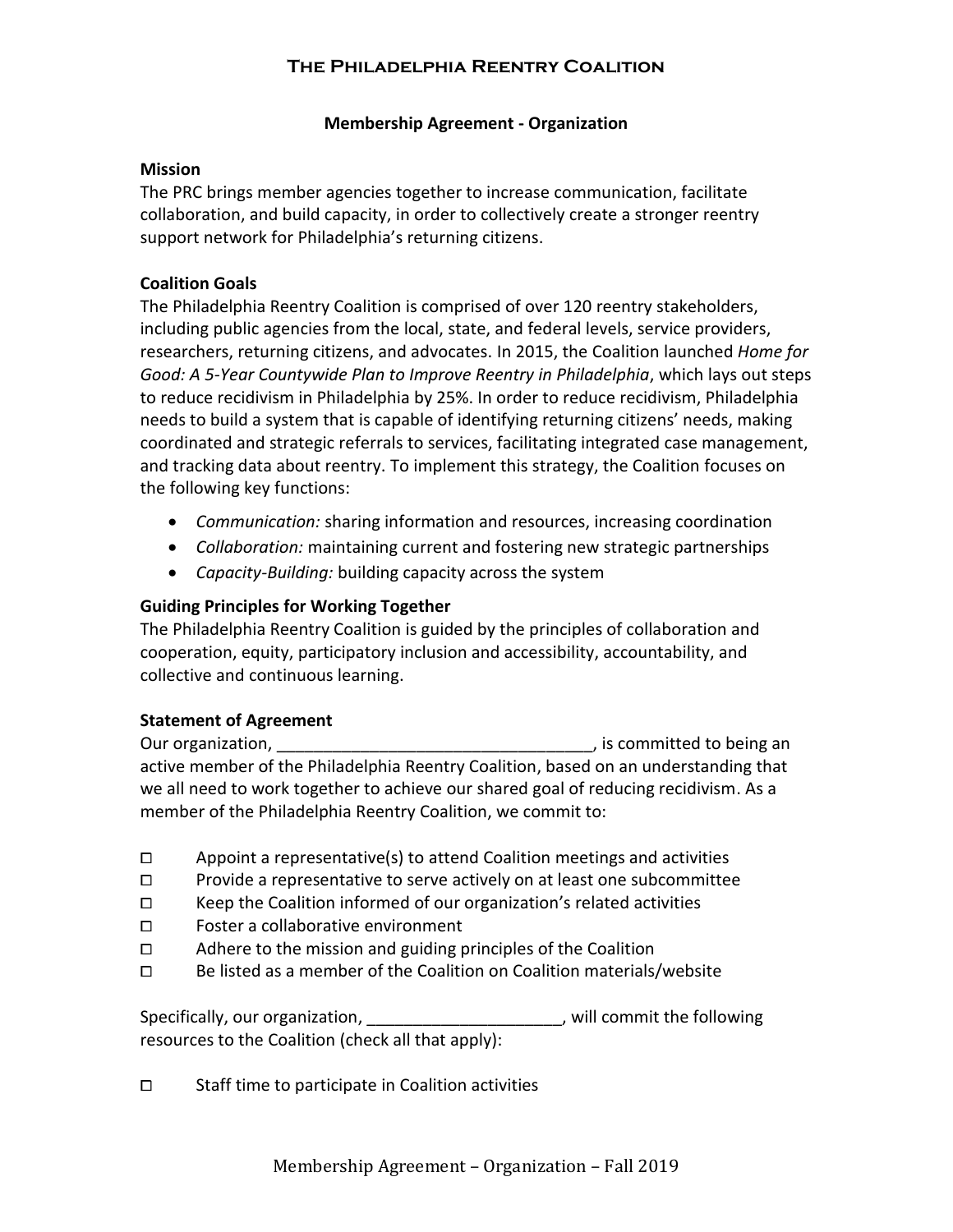## ⧠ In-kind services

□ Communications/Design ⧠ Volunteers/Interns ⧠ Other\_\_\_\_\_\_\_\_\_\_\_\_\_\_\_\_\_\_\_\_\_\_\_\_\_\_\_\_\_\_\_\_\_\_\_\_\_\_\_\_\_\_\_\_\_\_\_\_

⧠ Material resources, as available □ Meeting space □ Office materials and/or copying □ Refreshments ⧠ Other\_\_\_\_\_\_\_\_\_\_\_\_\_\_\_\_\_\_\_\_\_\_\_\_\_\_\_\_\_\_\_\_\_\_\_\_\_\_\_\_\_\_\_\_\_\_\_\_\_\_\_\_

As a member of the Philadelphia Reentry Coalition, we hope to benefit in the following ways (check all that apply):

| $\Box$<br>$\Box$   | Networking opportunities with other reentry stakeholders<br>Access to information and resources through the newsletter, website, and<br>subcommittee and quarterly stakeholder meetings |                                                   |                                                    |  |
|--------------------|-----------------------------------------------------------------------------------------------------------------------------------------------------------------------------------------|---------------------------------------------------|----------------------------------------------------|--|
| □                  | Ability to share information with other stakeholders through newsletter,<br>website, and future outlets as they are established                                                         |                                                   |                                                    |  |
| □                  | Opportunities to participate in professional development, capacity-building,<br>and/or educational events                                                                               |                                                   |                                                    |  |
| □                  | Access to individualized technical assistance when available                                                                                                                            |                                                   |                                                    |  |
| □                  | Ability to demonstrate our commitment to partnerships and collaboration                                                                                                                 |                                                   |                                                    |  |
| $\Box$             |                                                                                                                                                                                         |                                                   |                                                    |  |
| $\Box$             |                                                                                                                                                                                         |                                                   |                                                    |  |
|                    | I am authorized to sign this agreement as a designated representative of my<br>organization/agency                                                                                      |                                                   |                                                    |  |
| $\Box$             | I will be the primary point of contact/liaison with the Reentry Coalition.                                                                                                              |                                                   |                                                    |  |
|                    |                                                                                                                                                                                         |                                                   |                                                    |  |
|                    |                                                                                                                                                                                         |                                                   |                                                    |  |
|                    |                                                                                                                                                                                         |                                                   |                                                    |  |
|                    |                                                                                                                                                                                         |                                                   |                                                    |  |
|                    |                                                                                                                                                                                         |                                                   |                                                    |  |
|                    |                                                                                                                                                                                         |                                                   |                                                    |  |
|                    |                                                                                                                                                                                         |                                                   |                                                    |  |
|                    |                                                                                                                                                                                         |                                                   |                                                    |  |
|                    | <b>Organization Information</b>                                                                                                                                                         |                                                   |                                                    |  |
|                    | Check all that apply:                                                                                                                                                                   |                                                   |                                                    |  |
|                    | □ Local government                                                                                                                                                                      | $\Box$ State government                           | □ Federal Government                               |  |
| $\square$ Judicial | $\Box$ Faith-based                                                                                                                                                                      | □ Service Provider<br>$\Box$ Academic institution | $\Box$ Advocacy organization<br>$\square$ Employer |  |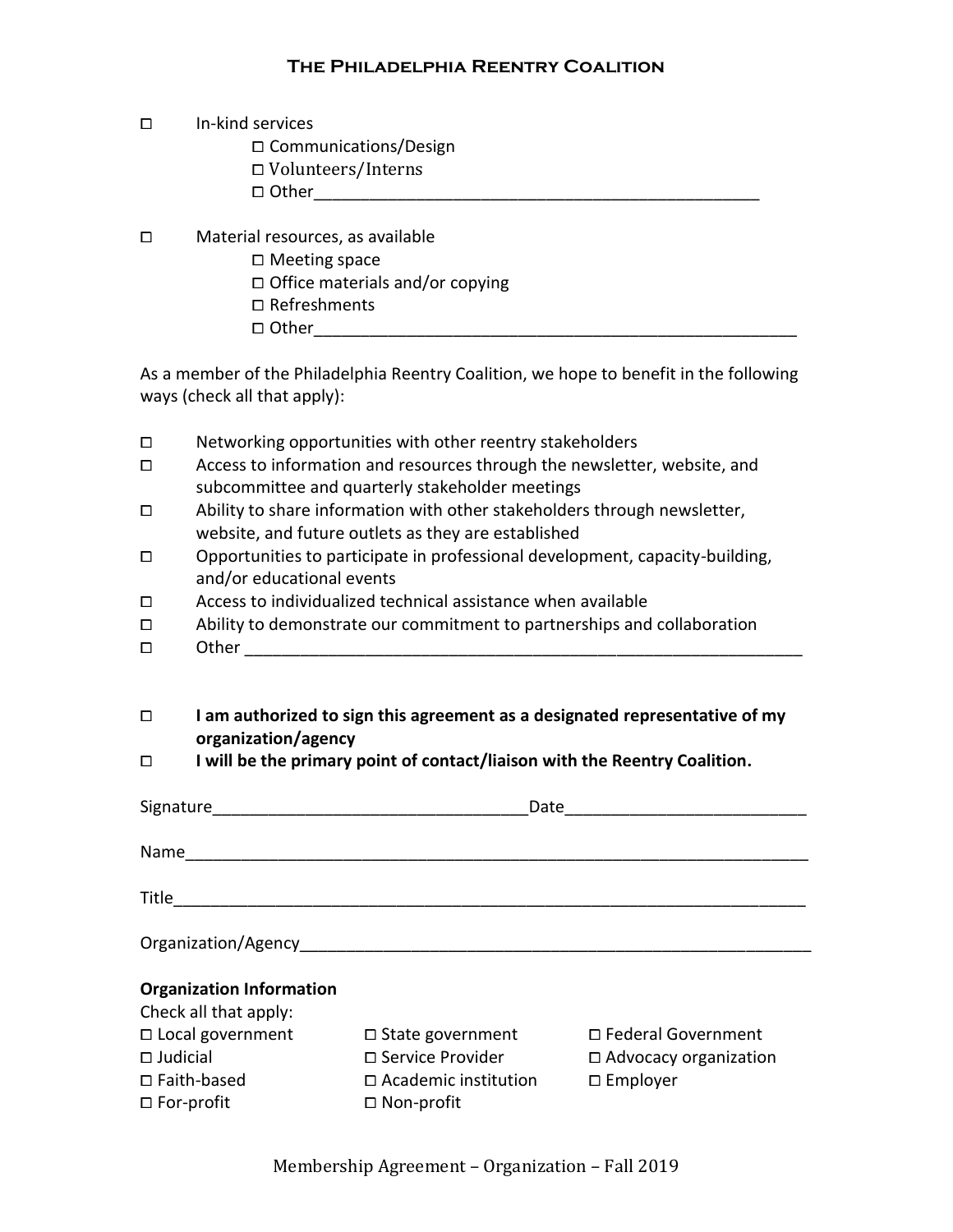| Mission statement The Commission of the Mission statement                                                                                 |                                                                                          |  |
|-------------------------------------------------------------------------------------------------------------------------------------------|------------------------------------------------------------------------------------------|--|
|                                                                                                                                           |                                                                                          |  |
| How long has this organization or agency been involved in the Philadelphia Reentry<br>Coalition and/or Philly PRISM?                      |                                                                                          |  |
| Philadelphia Reentry Coalition: $\Box$ Less than 6 months $\Box$ 6 months to 1 year<br>$\Box$ 1-2 years $\Box$ 2-4 years $\Box$ 4+ years  |                                                                                          |  |
| Philly PRISM: □ We participated in Philly PRISM before it merged with the Reentry<br>Coalition in the Spring of 2015                      |                                                                                          |  |
| Optional: $\Box$ I identify as someone with lived experience with reentry.<br>*This information will only be available to Coalition staff |                                                                                          |  |
| Additional Organization/Agency Representatives (if the individual completing this<br>space below)                                         | form is not the primary Coalition liaison please list the designated person in the first |  |
|                                                                                                                                           |                                                                                          |  |
| Email                                                                                                                                     |                                                                                          |  |
|                                                                                                                                           |                                                                                          |  |
|                                                                                                                                           |                                                                                          |  |
|                                                                                                                                           |                                                                                          |  |
|                                                                                                                                           |                                                                                          |  |

\*\* If additional representatives are already identified, please include their information with the submission of this agreement.